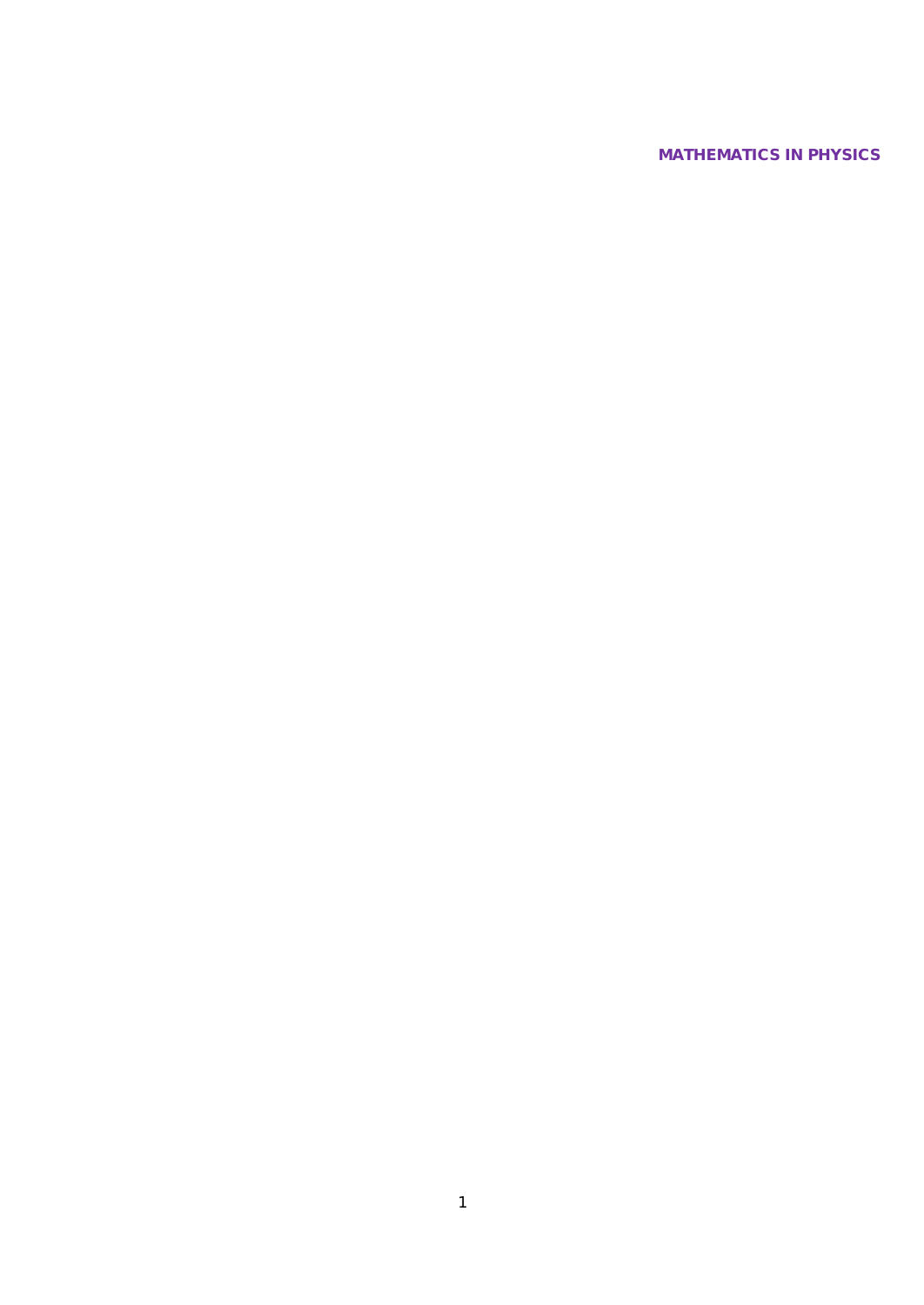| 1.               |                                                                                          | How many minimum number of coplanar vectors having different magnitudes can be added to give zero resultant                                                             |                                          |                                                |  |  |  |  |
|------------------|------------------------------------------------------------------------------------------|-------------------------------------------------------------------------------------------------------------------------------------------------------------------------|------------------------------------------|------------------------------------------------|--|--|--|--|
|                  | (a) 2                                                                                    | $(b)$ 3                                                                                                                                                                 | $(c)$ 4                                  | $(d)$ 5                                        |  |  |  |  |
| 2.               | magnitude of its displacement                                                            | A hall has the dimensions $10 \text{ m} \times 12 \text{ m} \times 14 \text{ m}$ . A fly starting at one corner ends up at a diametrically opposite corner. What is the |                                          |                                                |  |  |  |  |
|                  | (a) $17 m$                                                                               | (b) 26 $m$                                                                                                                                                              | (c) $36 m$                               | (d) 21 $m$                                     |  |  |  |  |
| 3.               | $0.4\hat{i} + 0.8\hat{j} + c\hat{k}$ represents a unit vector when c is                  |                                                                                                                                                                         |                                          |                                                |  |  |  |  |
|                  | (a) $-0.2$                                                                               | (b) $\sqrt{0.2}$                                                                                                                                                        | (c) $\sqrt{0.8}$                         | (d) 0                                          |  |  |  |  |
| 4.               | resultant of the forces                                                                  | 100 coplanar forces each equal to 10 N act on a body. Each force makes angle $\pi/50$ with the preceding force. What is the                                             |                                          |                                                |  |  |  |  |
|                  | (a) $1000 N$                                                                             | (b) $500 N$                                                                                                                                                             | (c) $250 N$                              | (d) Zero                                       |  |  |  |  |
| 5.               |                                                                                          | The magnitude of a given vector with end points $(4, -4, 0)$ and $(-2, -2, 0)$ must be                                                                                  |                                          |                                                |  |  |  |  |
|                  | (a) 6                                                                                    | (b) $5\sqrt{2}$                                                                                                                                                         | $(c)$ 4                                  | (d) $2\sqrt{10}$                               |  |  |  |  |
| 6.               |                                                                                          | The angles which a vector $\hat{\mathbf{i}} + \hat{\mathbf{j}} + \sqrt{2}\hat{\mathbf{k}}$ makes with X, Y and Z axes respectively are                                  |                                          |                                                |  |  |  |  |
|                  | (a) $60^{\circ}$ , $60^{\circ}$ , $60^{\circ}$                                           | (b) $45^{\circ}$ , $45^{\circ}$ , $45^{\circ}$                                                                                                                          | (c) $60^\circ, 60^\circ, 45^\circ$       | (d) $45^{\circ}$ , $45^{\circ}$ , $60^{\circ}$ |  |  |  |  |
| $\overline{7}$ . | The expression $\left(\frac{1}{\sqrt{2}}\hat{i} + \frac{1}{\sqrt{2}}\hat{j}\right)$ is a |                                                                                                                                                                         |                                          |                                                |  |  |  |  |
|                  | (a) Unit vector                                                                          | (b) Null vector                                                                                                                                                         | (c) Vector of magnitude $\sqrt{2}$       | (d) Scalar                                     |  |  |  |  |
| 8.               |                                                                                          | Given vector $\vec{A} = 2\hat{i} + 3\hat{j}$ , the angle between $\vec{A}$ and y-axis is                                                                                |                                          | <b>[CPMT 1993]</b>                             |  |  |  |  |
|                  | (a) $\tan^{-1} 3/2$ (b) $\tan^{-1} 2/3$                                                  |                                                                                                                                                                         | (c) $\sin^{-1} 2/3$                      | (d) $\cos^{-1} 2/3$                            |  |  |  |  |
| 9.               | The unit vector along $\hat{i} + \hat{j}$ is                                             |                                                                                                                                                                         |                                          |                                                |  |  |  |  |
|                  | (a) $\hat{k}$                                                                            | (b) $\hat{i} + \hat{j}$                                                                                                                                                 | (c) $\frac{\hat{i} + \hat{j}}{\sqrt{2}}$ | (d) $\frac{\hat{i}+\hat{j}}{2}$                |  |  |  |  |
| 10.              |                                                                                          | A vector is represented by $3\hat{i} + \hat{j} + 2\hat{k}$ . Its length in XY plane is                                                                                  |                                          | [EAMCET (Engg.) 1994]                          |  |  |  |  |
|                  | (a) 2                                                                                    | (b) $\sqrt{14}$                                                                                                                                                         | (c) $\sqrt{10}$                          | (d) $\sqrt{5}$                                 |  |  |  |  |
| 11.              | resultant force will be                                                                  | Five equal forces of 10 N each are applied at one point and all are lying in one plane. If the angles between them are equal, the                                       |                                          | [CBSE PMT 1995]                                |  |  |  |  |
|                  | (a) Zero                                                                                 | (b) $10 N$                                                                                                                                                              | (c) 20 $N$                               | (d) $10\sqrt{2}$ N                             |  |  |  |  |
| 12.              |                                                                                          | The angle made by the vector $A = \hat{i} + \hat{j}$ with x- axis is                                                                                                    |                                          | [EAMCET (Engg.) 1999]                          |  |  |  |  |
|                  | (a) $90^\circ$                                                                           | (b) $45^\circ$                                                                                                                                                          | (c) $22.5^{\circ}$                       | (d) $30^\circ$                                 |  |  |  |  |
| 13.              |                                                                                          | The value of a unit vector in the direction of vector $A = 5\hat{i} - 12\hat{j}$ , is                                                                                   |                                          |                                                |  |  |  |  |
|                  | $(a)$ i                                                                                  | $(b)$ $\hat{j}$                                                                                                                                                         | (c) $(\hat{i} + \hat{j})/13$             | (d) $(5\hat{i} - 12\hat{j})/13$                |  |  |  |  |
| 14.              |                                                                                          | Any vector in an arbitrary direction can always be replaced by two (or three)                                                                                           |                                          |                                                |  |  |  |  |
|                  | (a)                                                                                      | Parallel vectors which have the original vector as their resultant                                                                                                      |                                          |                                                |  |  |  |  |
|                  | (b)                                                                                      | Mutually perpendicular vectors which have the original vector as their resultant                                                                                        |                                          |                                                |  |  |  |  |
|                  | (C)                                                                                      | Arbitrary vectors which have the original vector as their resultant                                                                                                     |                                          |                                                |  |  |  |  |
|                  | It is not possible to resolve a vector<br>(d)                                            |                                                                                                                                                                         |                                          |                                                |  |  |  |  |
| 15.              | Angular momentum is                                                                      |                                                                                                                                                                         |                                          | [MNR 1986]                                     |  |  |  |  |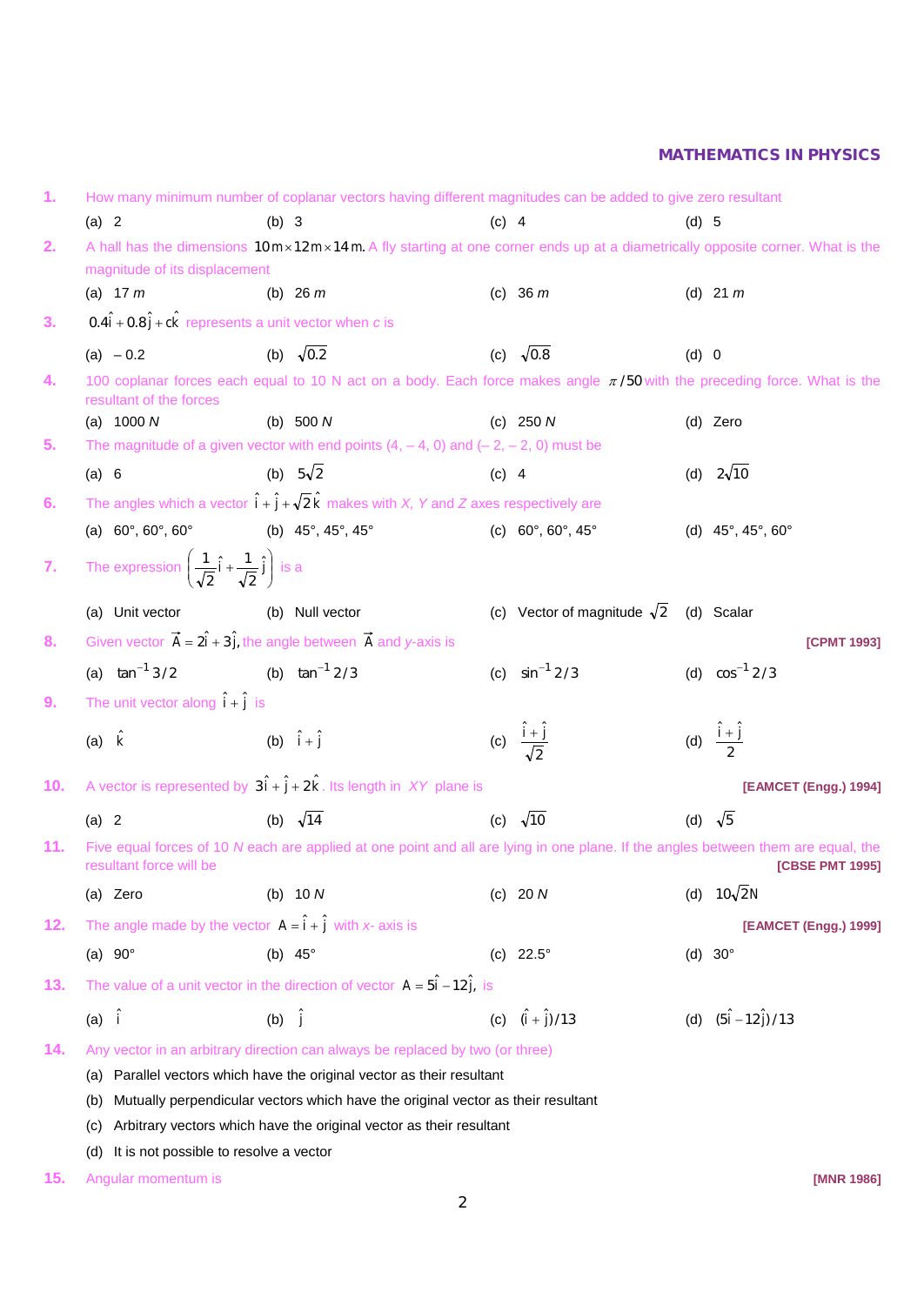|     | (a) A scalar                                            | (b) A polar vector                                                                                                                                                                                                        | (c) An axial vector                                  | IATHEMATICS IN PHYSICS<br>(d) None of these                                                                                                     |
|-----|---------------------------------------------------------|---------------------------------------------------------------------------------------------------------------------------------------------------------------------------------------------------------------------------|------------------------------------------------------|-------------------------------------------------------------------------------------------------------------------------------------------------|
| 16. |                                                         | If a vector $\vec{P}$ making angles $\alpha$ , $\beta$ , and $\gamma$ respectively with the X, Y and Z axes respectively. Then $\sin^2 \alpha + \sin^2 \beta + \sin^2 \gamma =$                                           |                                                      |                                                                                                                                                 |
|     | (a) 0                                                   | (b) 1                                                                                                                                                                                                                     | $(c)$ 2                                              | $(d)$ 3                                                                                                                                         |
|     |                                                         | Problems based on addition of vectors                                                                                                                                                                                     |                                                      |                                                                                                                                                 |
|     |                                                         |                                                                                                                                                                                                                           |                                                      |                                                                                                                                                 |
| 17. | (a) $45^\circ$                                          | (b) $120^{\circ}$                                                                                                                                                                                                         | (c) $150^{\circ}$                                    | Two forces, each of magnitude F have a resultant of the same magnitude F. The angle between the two forces is [CBSE PMT 1990]<br>(d) $60^\circ$ |
| 18. |                                                         | For the resultant of the two vectors to be maximum, what must be the angle between them                                                                                                                                   |                                                      |                                                                                                                                                 |
|     | (a) $0^{\circ}$                                         | (b) $60^\circ$                                                                                                                                                                                                            | $(C)$ 90 $^{\circ}$                                  | (d) $180^{\circ}$                                                                                                                               |
| 19. |                                                         | A particle is simultaneously acted by two forces equal to 4 N and 3 N. The net force on the particle is                                                                                                                   |                                                      |                                                                                                                                                 |
|     | (a) $7 N$                                               | (b) $5N$                                                                                                                                                                                                                  | $(c)$ 1 $N$                                          | (d) Between 1 N and 7 N                                                                                                                         |
| 20. |                                                         |                                                                                                                                                                                                                           |                                                      | Two vectors $\vec{A}$ and $\vec{B}$ lie in a plane, another vector $\vec{C}$ lies outside this plane, then the resultant of these three vectors |
|     | <i>i.e.</i> , $\vec{A} + \vec{B} + \vec{C}$             |                                                                                                                                                                                                                           |                                                      |                                                                                                                                                 |
|     | (a) Can be zero                                         |                                                                                                                                                                                                                           | (b) Cannot be zero                                   |                                                                                                                                                 |
|     | Lies in the plane containing $\vec{A} + \vec{B}$<br>(C) |                                                                                                                                                                                                                           | (d) Lies in the plane containing $\vec{A} - \vec{B}$ |                                                                                                                                                 |
| 21. |                                                         | If the resultant of the two forces has a magnitude smaller than the magnitude of larger force, the two forces must be                                                                                                     |                                                      |                                                                                                                                                 |
|     | (a) Different both in magnitude and direction           |                                                                                                                                                                                                                           | (b) Mutually perpendicular to one another            |                                                                                                                                                 |
|     | (c) Possess extremely small magnitude                   |                                                                                                                                                                                                                           | (d) Point in opposite directions                     |                                                                                                                                                 |
| 22. |                                                         | Forces $F_1$ and $F_2$ act on a point mass in two mutually perpendicular directions. The resultant force on the point mass will be                                                                                        |                                                      |                                                                                                                                                 |
|     |                                                         |                                                                                                                                                                                                                           |                                                      | [CPMT 1991]                                                                                                                                     |
|     | (a) $F_1 + F_2$                                         | (b) $F_1 - F_2$                                                                                                                                                                                                           | (c) $\sqrt{F_1^2 + F_2^2}$                           | (d) $F_1^2 + F_2^2$                                                                                                                             |
| 23. |                                                         | Find the resultant of three vectors $\overrightarrow{OA}$ , $\overrightarrow{OB}$ and $\overrightarrow{OC}$ shown in the following figure. Radius of the circle is R.                                                     |                                                      |                                                                                                                                                 |
|     |                                                         |                                                                                                                                                                                                                           |                                                      | $\mathsf{C}$                                                                                                                                    |
|     | (a) $2R$                                                |                                                                                                                                                                                                                           |                                                      | $45^\circ$                                                                                                                                      |
|     | $R(1+\sqrt{2})$<br>(b)                                  |                                                                                                                                                                                                                           |                                                      | $45^\circ$                                                                                                                                      |
|     | (c) $R\sqrt{2}$                                         |                                                                                                                                                                                                                           |                                                      |                                                                                                                                                 |
|     | (d) $R(\sqrt{2}-1)$                                     |                                                                                                                                                                                                                           |                                                      |                                                                                                                                                 |
| 24. |                                                         | If $ \vec{A}-\vec{B} = \vec{A} = \vec{B} $ , the angle between $\vec{A}$ and $\vec{B}$ is                                                                                                                                 |                                                      |                                                                                                                                                 |
|     | (a) $60^\circ$                                          | (b) $0^\circ$                                                                                                                                                                                                             | (c) $120^{\circ}$                                    | (d) $90^{\circ}$                                                                                                                                |
|     |                                                         |                                                                                                                                                                                                                           |                                                      |                                                                                                                                                 |
| 25. |                                                         | At what angle must the two forces $(x + y)$ and $(x - y)$ act so that the resultant may be $\sqrt{(x^2 + y^2)}$                                                                                                           |                                                      |                                                                                                                                                 |
|     |                                                         | (a) $\cos^{-1}\left(-\frac{x^2+y^2}{2(x^2-y^2)}\right)$ (b) $\cos^{-1}\left(-\frac{2(x^2-y^2)}{x^2+y^2}\right)$ (c) $\cos^{-1}\left(-\frac{x^2+y^2}{x^2-y^2}\right)$ (d) $\cos^{-1}\left(-\frac{x^2-y^2}{x^2+y^2}\right)$ |                                                      |                                                                                                                                                 |
| 26. |                                                         | Let the angle between two nonzero vectors $\vec{A}$ and $\vec{B}$ be 120° and resultant be $\vec{C}$                                                                                                                      |                                                      |                                                                                                                                                 |
|     | (a) $\vec{C}$ must be equal to $ \vec{A}-\vec{B} $      |                                                                                                                                                                                                                           | (b) $\vec{C}$ must be less than $ \vec{A}-\vec{B} $  |                                                                                                                                                 |

3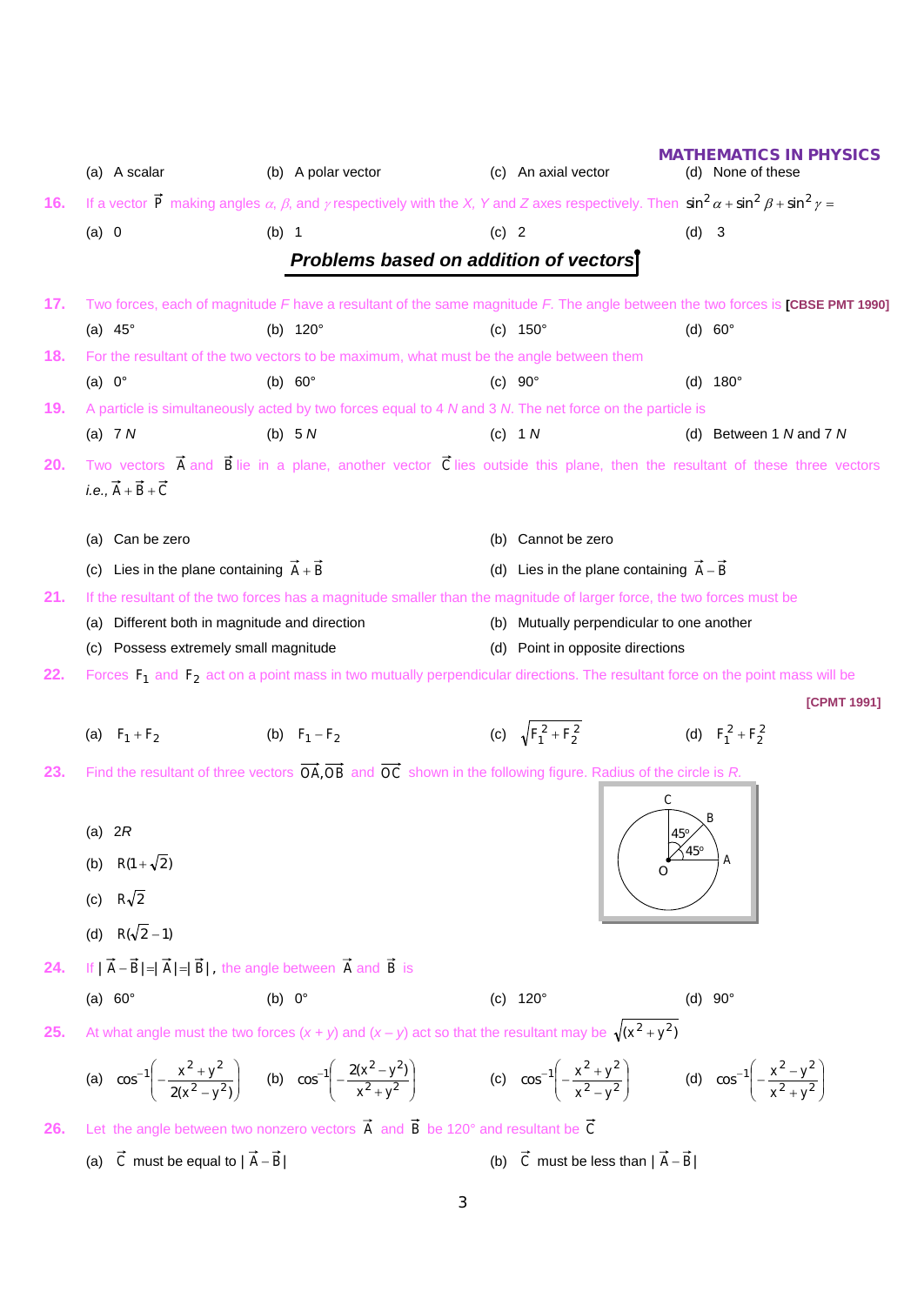(c)  $\vec{C}$  must be greater than  $|\vec{A} - \vec{B}|$  (d)  $\vec{C}$  may be equal to  $|\vec{A} - \vec{B}|$ **27.** Fig. shows *ABCDEF* as a regular hexagon. What is the value of  $\overrightarrow{AB} + \overrightarrow{AC} + \overrightarrow{AD} + \overrightarrow{AE} + \overrightarrow{AF}$ (a) *AO* (b) 2*AO* (c) 4*AO* (d) 6*AO* **28.** The magnitude of vector  $\vec{A}$ ,  $\vec{B}$  and  $\vec{C}$  are respectively 12, 5 and 13 units and  $\vec{A} + \vec{B} = \vec{C}$  then the angle between  $\vec{A}$  and  $\vec{B}$  is **[CPMT 1997]** (a) 0 (b)  $\pi$  (c)  $\pi/2$  (d)  $\pi/4$ **29.** Magnitude of vector which comes on addition of two vectors,  $6\hat{i} + 7\hat{j}$  and  $3\hat{i} + 4\hat{j}$  is **[BHU 2000]** (a)  $\sqrt{136}$  (b)  $\sqrt{13.2}$  (c)  $\sqrt{202}$  (d)  $\sqrt{160}$ **30.** A particle has displacement of 12 *m* towards east and 5 *m* towards north then 6 *m* vertically upward. The sum of these displacements is (a) 12 (b) 10.04 *m* (c) 14.31 *m* (d) None of these **31.** The three vectors  $\vec{A} = 3\hat{i} - 2\hat{j} + \hat{k}$ ,  $\vec{B} = \hat{i} - 3\hat{j} + 5\hat{k}$  and  $\vec{C} = 2\hat{i} + \hat{j} - 4\hat{k}$  form (a) An equilateral triangle (b) Isosceles triangle (c) A right angled triangle (d) No triangle **32.** For the fig. (a)  $\vec{A} + \vec{B} = \vec{C}$ (b)  $\vec{B} + \vec{C} = \vec{A}$ (c)  $\vec{C} + \vec{A} = \vec{B}$ (d)  $\vec{A} + \vec{B} + \vec{C} = 0$ **33.** Let  $\vec{C} = \vec{A} + \vec{B}$  then (a)  $|\vec{C}|$  is always greater then  $|\vec{A}|$  (b) It is possible to have  $|\vec{C}| < |\vec{A}|$  and  $|\vec{C}| < |\vec{B}|$ (c)  $C$  is always equal to  $A + B$   $(d)$   $C$  is never equal to  $A + B$ **34.** The value of the sum of two vectors  $\vec{A}$  and  $\vec{B}$  with  $\theta$  as the angle between them is **[BHU 1996]** (a)  $\sqrt{A^2 + B^2 + 2AB\cos\theta}$  (b)  $\sqrt{A^2 - B^2 + 2AB\cos\theta}$  (c)  $\sqrt{A^2 + B^2 - 2AB\sin\theta}$  (d)  $\sqrt{A^2 + B^2 + 2AB\sin\theta}$ **35.** Following forces start acting on a particle at rest at the origin of the co-ordinate system simultaneously  $\vec{F}_1 = -4\hat{i} - 5\hat{j} + 5\hat{k}$  ,  $\vec{F}_2 = 5\hat{i} + 8\hat{j} + 6\hat{k}$  ,  $\vec{F}_3 = -3\hat{i} + 4\hat{j} - 7\hat{k}$  and  $\vec{F}_4 = 2\hat{i} - 3\hat{j} - 2\hat{k}$  then the particle will move (a) In *x* – *y* plane (b) In *y* – *z* plane (c) In *x* – *z* plane (d) Along *x* -axis **36.** Following sets of three forces act on a body. Whose resultant cannot be zero **[CPMT 1985]** (a) 10, 10, 10 (b) 10, 10, 20 (c) 10, 20, 20 (d) 10, 20, 40 *O F A E D C B B C A*

**37.** When three forces of 50 *N*, 30 *N* and 15 *N* act on a body, then the body is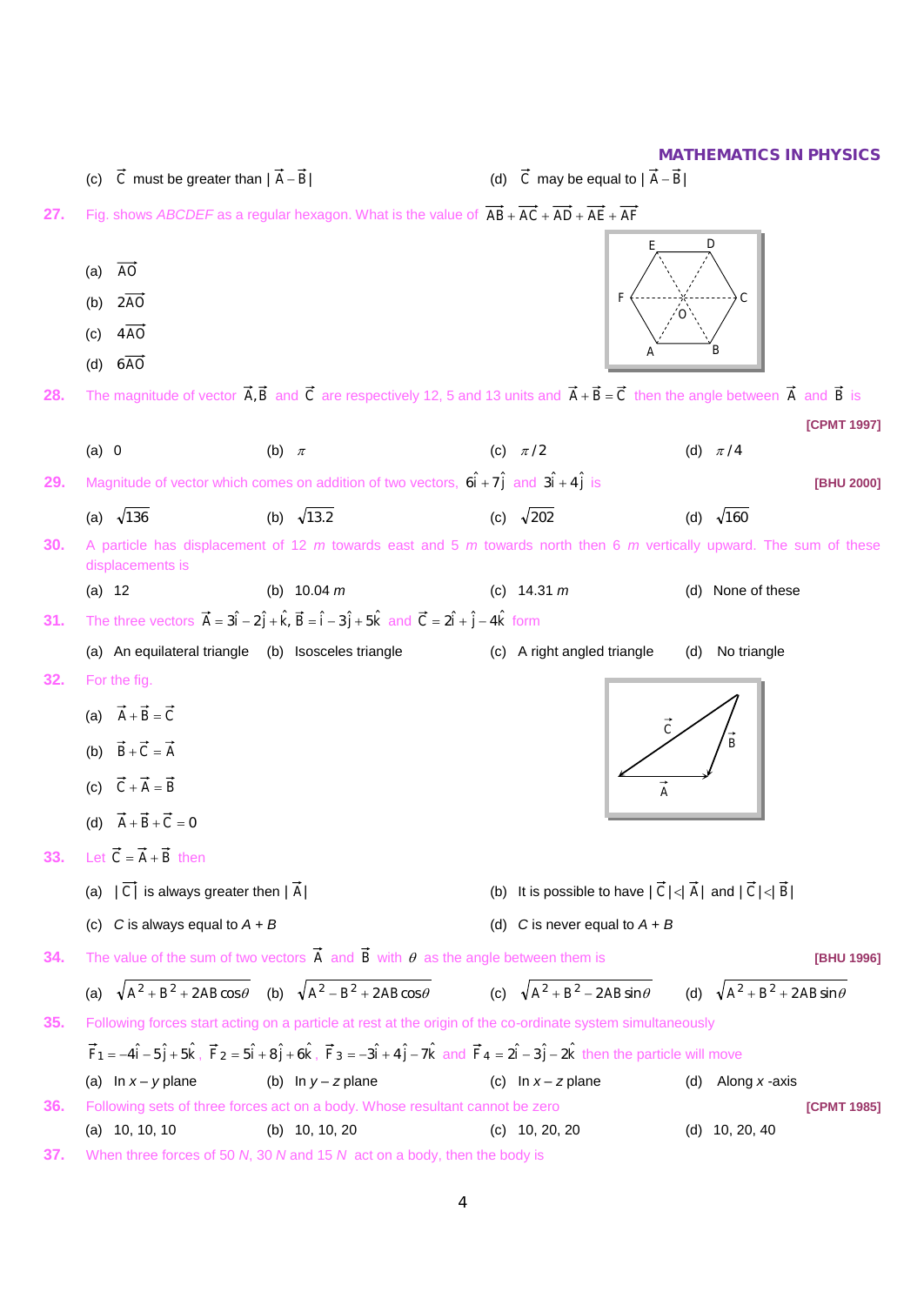|     | (a) At rest<br>acceleration                     | (b) Moving with a uniform velocity (c) In equilibrium                                                                                                                            |                                    | (d) Moving                          | <b>MATHEMATICS IN PHYSICS</b><br>with<br>an |
|-----|-------------------------------------------------|----------------------------------------------------------------------------------------------------------------------------------------------------------------------------------|------------------------------------|-------------------------------------|---------------------------------------------|
| 38. | then the forces are                             | The sum of two forces acting at a point is 16 N. If the resultant force is 8 N and its direction is perpendicular to minimum force                                               |                                    |                                     | [CPMT 1997]                                 |
|     | (a) $6$ N and 10 N                              | (b) $8$ N and $8$ N                                                                                                                                                              | (c) $4 N$ and 12 N                 |                                     | (d) $2$ N and 14 N                          |
| 39. |                                                 | If vectors P, Q and R have magnitude 5, 12 and 13 units and $\vec{P} + \vec{Q} = \vec{R}$ , the angle between Q and R is                                                         |                                    |                                     |                                             |
|     | (a) $\cos^{-1} \frac{5}{12}$                    | (b) $\cos^{-1} \frac{5}{13}$                                                                                                                                                     | (c) $\cos^{-1} \frac{12}{13}$      | (d) $\cos^{-1} \frac{7}{12}$        |                                             |
| 40. | B. The angle between A and B is                 | The resultant of two vectors $A$ and $B$ is perpendicular to the vector $A$ and its magnitude is equal to half the magnitude of vector                                           |                                    |                                     |                                             |
|     | (a) $120^{\circ}$                               | (b) $150^{\circ}$                                                                                                                                                                | (c) $135^{\circ}$                  |                                     | (d) None of these                           |
| 41. |                                                 | What vector must be added to the two vectors $\hat{i} - 2\hat{j} + 2\hat{k}$ and $2\hat{i} + \hat{j} - \hat{k}$ , so that the resultant may be a unit vector along               |                                    |                                     |                                             |
|     | axis                                            |                                                                                                                                                                                  |                                    |                                     | [BHU 1990]                                  |
|     | (a) $2\hat{i} + \hat{j} - \hat{k}$              | (b) $-2\hat{i} + \hat{j} - \hat{k}$                                                                                                                                              | (c) $2\hat{i} - \hat{j} + \hat{k}$ | (d) $-2\hat{i} - \hat{j} - \hat{k}$ |                                             |
| 42. |                                                 | What is the angle between $\vec{P}$ and the resultant of $(\vec{P} + \vec{Q})$ and $(\vec{P} - \vec{Q})$                                                                         |                                    |                                     |                                             |
|     | (a) Zero                                        | (b) $\tan^{-1} P/Q$                                                                                                                                                              | (c) $\tan^{-1} Q/P$                |                                     | (d) $\tan^{-1}(P-Q)/(P+Q)$                  |
| 43. |                                                 | The resultant of $\vec{P}$ and $\vec{Q}$ is perpendicular to $\vec{P}$ . What is the angle between $\vec{P}$ and $\vec{Q}$                                                       |                                    |                                     |                                             |
|     | (a) $\cos^{-1}(P/Q)$                            | (b) $\cos^{-1}(-P/Q)$                                                                                                                                                            | (c) $\sin^{-1} (P/Q)$              | (d) $\sin^{-1}(-P/Q)$               |                                             |
| 44. | following relations is true                     | Maximum and minimum magnitudes of the resultant of two vectors of magnitudes P and Q are in the ratio 3:1. Which of the                                                          |                                    |                                     |                                             |
|     | (a) $P = 2Q$                                    | (b) $P = Q$                                                                                                                                                                      | (c) $PQ = 1$                       |                                     | (d) None of these                           |
| 45. |                                                 | The resultant of $\vec{A} + \vec{B}$ is $\vec{R}_1$ . On reversing the vector $\vec{B}$ , the resultant becomes $\vec{R}_2$ . What is the value of $R_1^2 + R_2^2$               |                                    |                                     |                                             |
|     | (a) $A^2 + B^2$                                 | (b) $A^2 - B^2$                                                                                                                                                                  | (c) $2(A^2 + B^2)$                 | (d) $2(A^2 - B^2)$                  |                                             |
| 46. |                                                 | The resultant of two vectors $\vec{P}$ and $\vec{Q}$ is $\vec{R}$ . If Q is doubled, the new resultant is perpendicular to P. Then R equals                                      |                                    |                                     |                                             |
|     | $(a)$ $P$                                       | (b) $(P+Q)$                                                                                                                                                                      | $(c)$ Q                            | (d) $(P-Q)$                         |                                             |
| 47. | force. Then the angle between the two forces is | Two forces, $F_1$ and $F_2$ are acting on a body. One force is double that of the other force and the resultant is equal to the greater                                          |                                    |                                     |                                             |
|     | (a) $\cos^{-1}(1/2)$                            | (b) $\cos^{-1}(-1/2)$                                                                                                                                                            | (c) $\cos^{-1}(-1/4)$              | (d) $\cos^{-1}(1/4)$                |                                             |
| 48. |                                                 | Given that $\vec{A} + \vec{B} = \vec{C}$ and that $\vec{C}$ is $\bot$ to $\vec{A}$ . Further if $ \vec{A}  =  \vec{C} $ , then what is the angle between $\vec{A}$ and $\vec{B}$ |                                    |                                     |                                             |
|     | (a) $\frac{\pi}{4}$ radian                      | (b) $\frac{\pi}{2}$ radian                                                                                                                                                       | (c) $\frac{3\pi}{4}$ radian        | (d) $\pi$ radian                    |                                             |
|     |                                                 | Problems based on subtraction of vectors                                                                                                                                         |                                    |                                     |                                             |
|     |                                                 |                                                                                                                                                                                  |                                    |                                     |                                             |

**49.** Figure below shows a body of mass *M* moving with the uniform speed on a circular path of radius, *R.* What is the change in acceleration in going from *P*<sup>1</sup> to *P*<sup>2</sup>

(a) Zero

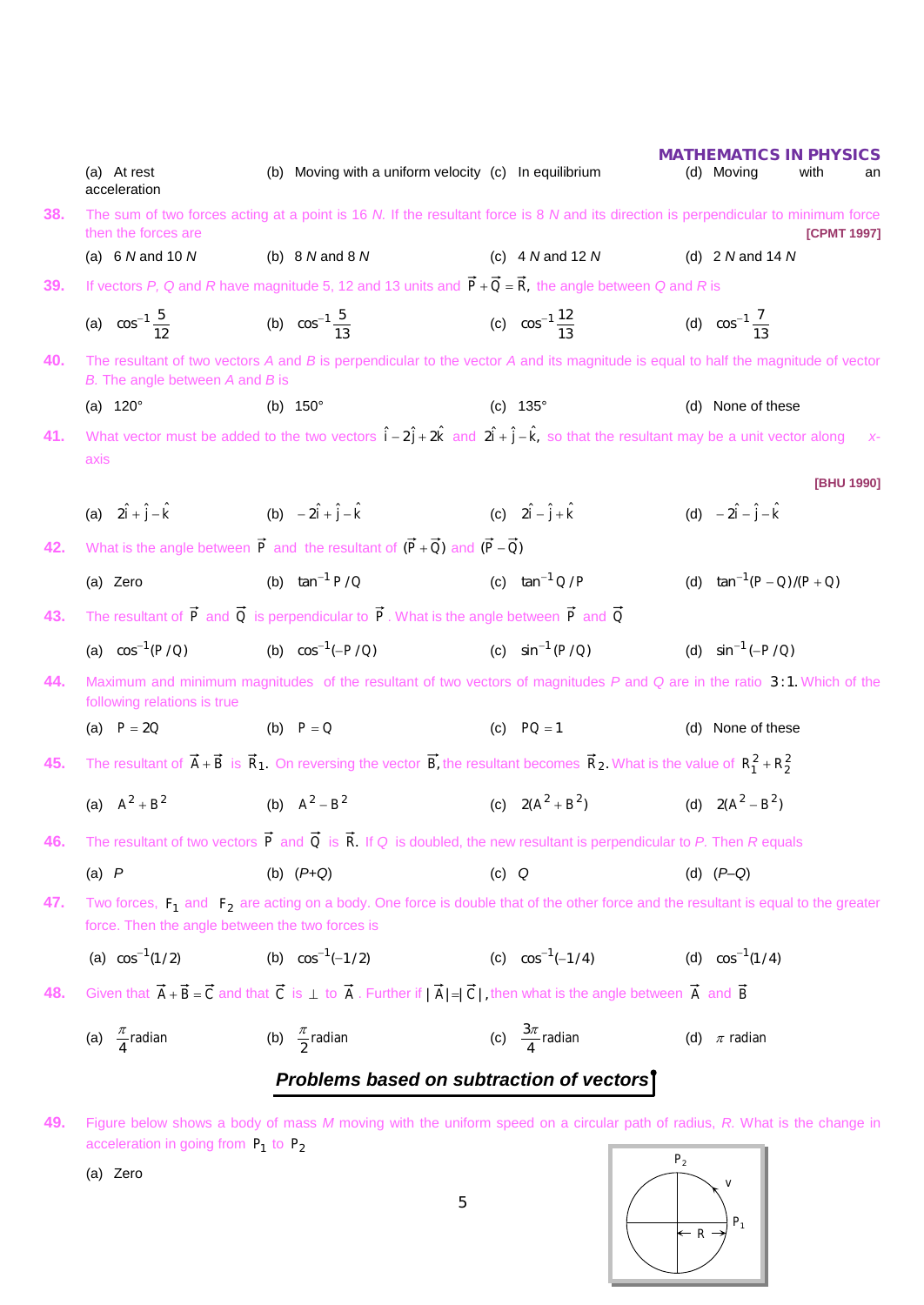- (b)  $v^2 / 2R$
- (c)  $2v^2/R$
- (d)  $\frac{1}{R} \times \sqrt{2}$  $\frac{v^2}{R}$   $\times$
- **50.** A body is at rest under the action of three forces, two of which are  $\vec{F}_1 = 4\hat{i}$ ,  $\vec{F}_2 = 6\hat{j}$ , the third force is
	- (a)  $4\hat{i} + 6\hat{j}$ (b)  $4\hat{i} - 6\hat{i}$  $4\hat{i} - 6\hat{j}$  (c)  $-4\hat{i} + 6\hat{j}$  (d)  $-4\hat{i} - 6\hat{j}$ (d)  $-4\hat{i} - 6\hat{j}$
- **51.** A plane is revolving around the earth with a speed of 100 *km/hr* at a constant height from the surface of earth. The change in the velocity as it travels half circle is **[RPET 1998; KCET 2000]**
	- (a) 200 *km/hr* (b) 150 *km/hr* (c)  $100\sqrt{2}$  km/hr (d) 0
- **52.** What displacement must be added to the displacement  $25\hat{i} 6\hat{j}$  m to give a displacement of 7.0 *m* pointing in the *x* direction
	- (a)  $18\hat{i} 6\hat{j}$ (b)  $32\hat{i} - 13\hat{i}$  $(c) -18i + 6j$  $-18\hat{i} + 6\hat{j}$  (d)  $-25\hat{i} +13\hat{j}$

**53.** A body moves due East with velocity 20 *km/hour* and then due North with velocity 15 *km/hour.* The resultant velocity **[AFMC 1995]**

- (a) 5 *km/hour* (b) 15 *km/hour* (c) 20 *km/hour* (d) 25 *km/hour*
- **54.** A particle is moving on a circular path of radius *r* with uniform velocity *v.* The change in velocity when the particle moves from *P*  to  $Q$  is  $(ZPOQ = 40^{\circ})$ 
	- (a) 2*v* cos 40°

| (b) | $2v \sin 40^\circ$ |
|-----|--------------------|
| (c) | $2v \sin 20^\circ$ |
| (d) | $2v \cos 20^\circ$ |

- **55.** The length of second's hand in watch is 1 *cm.* The change in velocity of its tip in 15 seconds is **[MP PMT 1987]**
	- (a) Zero (b)  $\frac{\pi}{\sqrt{}}$  cm/sec  $30\sqrt{2}$  $\frac{\pi}{\sqrt{2}}$  cm/sec (c)  $\frac{\pi}{30}$  cm/sec  $\frac{\pi}{30}$  cm/sec (d)  $\frac{\pi\sqrt{2}}{30}$  cm/sec  $\frac{\pi\sqrt{2}}{20}$  cm/sec
- **56.** A particle moves towards east with velocity 5 *m/s.* After 10 seconds its direction changes towards north with same velocity. The average acceleration of the particle is **[CPMT 1997; IIT-JEE 1982]**
	- (a) Zero (b)  $\frac{1}{\sqrt{m}} m/s^2 N W$ 2  $\frac{1}{\sqrt{2}}$  m/s<sup>2</sup> N – W (c)  $\frac{1}{\sqrt{2}}$  m/s<sup>2</sup> N – E 2  $\frac{1}{\sqrt{m}} m/s^2 N - E$  (d)  $\frac{1}{\sqrt{m}} m/s^2 S - W$ 2 1

# *Problems based on scalar product of vectors*

|     | 57. Consider two vectors $\vec{F}_1 = 2\hat{i} + 5\hat{k}$ and $\vec{F}_2 = 3\hat{j} + 4\hat{k}$ . The magnitude of the scalar product of these vectors is |                                                                                                          |          |                                  |                           |                                 | [MP PMT 1987] |
|-----|------------------------------------------------------------------------------------------------------------------------------------------------------------|----------------------------------------------------------------------------------------------------------|----------|----------------------------------|---------------------------|---------------------------------|---------------|
|     | (a) 20                                                                                                                                                     | (b) $23$                                                                                                 |          | (c) $5\sqrt{33}$                 | $(d)$ 26                  |                                 |               |
| 58. |                                                                                                                                                            | Consider a vector $\vec{F} = 4\hat{i} - 3\hat{j}$ . Another vector that is perpendicular to $\vec{F}$ is |          |                                  |                           |                                 |               |
|     | (a) $4\hat{i} + 3\hat{j}$                                                                                                                                  | $(b)$ 6i                                                                                                 | $(c)$ 7k |                                  | (d) $3\hat{i} - 4\hat{j}$ |                                 |               |
|     |                                                                                                                                                            | 59. Two vectors $\vec{A}$ and $\vec{B}$ are at right angles to each other, when                          |          |                                  |                           |                                 | [AIIMS 1987]  |
|     | $\vec{A} + \vec{B} = 0$<br>(a)                                                                                                                             | (b) $\vec{A} - \vec{B} = 0$                                                                              |          | (c) $\vec{A} \times \vec{B} = 0$ |                           | (d) $\vec{A} \cdot \vec{B} = 0$ |               |

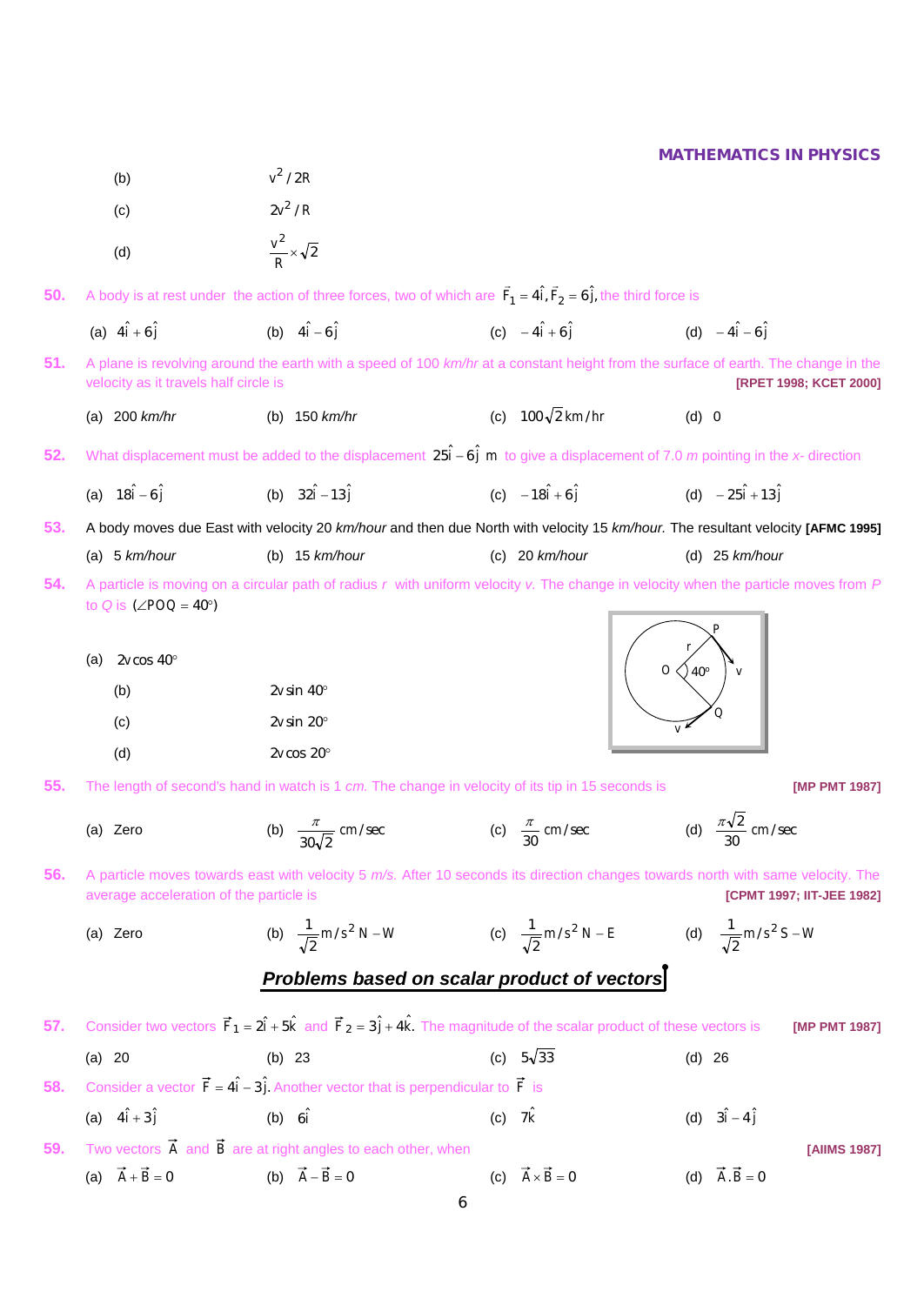| 60. | If $ V_1 + V_2  =  V_1 - V_2 $ and $V_2$ is finite, then                         |                                                                                                                                                                                                                                |                                              |          | <b>[CPMT 1989]</b>                          |  |  |  |
|-----|----------------------------------------------------------------------------------|--------------------------------------------------------------------------------------------------------------------------------------------------------------------------------------------------------------------------------|----------------------------------------------|----------|---------------------------------------------|--|--|--|
|     | (a) $V_1$ is parallel to $V_2$                                                   |                                                                                                                                                                                                                                | (b) $\vec{V}_1 = \vec{V}_2$                  |          |                                             |  |  |  |
|     | (c) $V_1$ and $V_2$ are mutually perpendicular                                   |                                                                                                                                                                                                                                | (d) $ \vec{V}_1  =  \vec{V}_2 $              |          |                                             |  |  |  |
| 61. | done on the particle is                                                          | A force $\vec{F} = (5\hat{i} + 3\hat{j})$ Newton is applied over a particle which displaces it from its origin to the point $\vec{r} = (2\hat{i} - 1\hat{j})$ metres. The work                                                 |                                              |          | [MP PMT 1995]                               |  |  |  |
|     | (a) $-7$ joules                                                                  | (b) $+13$ joules                                                                                                                                                                                                               | $(c)$ +7 joules                              |          | (d) $+11$ joules                            |  |  |  |
| 62. |                                                                                  | The angle between two vectors $-2\hat{i} + 3\hat{j} + \hat{k}$ and $\hat{i} + 2\hat{j} - 4\hat{k}$ is                                                                                                                          |                                              |          | [EAMCET 1990]                               |  |  |  |
|     | (a) $0^\circ$                                                                    | (b) $90^\circ$                                                                                                                                                                                                                 | (c) $180^{\circ}$                            |          | (d) None of the above                       |  |  |  |
| 63. | The angle between the vectors $(\hat{i} + \hat{j})$ and $(\hat{j} + \hat{k})$ is |                                                                                                                                                                                                                                |                                              |          | [EAMCET 1995]                               |  |  |  |
|     | (a) $30^\circ$                                                                   | (b) $45^\circ$                                                                                                                                                                                                                 | (c) $60^\circ$                               |          | (d) $90^\circ$                              |  |  |  |
| 64. | instantaneous power applied to the particle is                                   | A particle moves with a velocity $6\hat{i} - 4\hat{j} + 3\hat{k}$ m/s under the influence of a constant force $\vec{F} = 20\hat{i} + 15\hat{j} - 5\hat{k}$ N. The                                                              |                                              |          |                                             |  |  |  |
|     | (a) $35 \text{ J/s}$                                                             | (b) $45 \text{ J/s}$                                                                                                                                                                                                           | (c) $25 \text{ J/s}$                         |          | (d) $195 \text{ J/s}$                       |  |  |  |
| 65. | If $\vec{P} \cdot \vec{Q} = PQ$ , then angle between $\vec{P}$ and $\vec{Q}$ is  |                                                                                                                                                                                                                                |                                              |          | <b>[AIIMS 1999]</b>                         |  |  |  |
|     | (a) $0^\circ$                                                                    | (b) $30^\circ$                                                                                                                                                                                                                 | (c) $45^\circ$                               |          | (d) $60^\circ$                              |  |  |  |
| 66. |                                                                                  | Two constant forces $F_1 = 2\hat{i} - 3\hat{j} + 3\hat{k}$ ( <i>N</i> ) and $F_2 = \hat{i} + \hat{j} - 2\hat{k}$ ( <i>N</i> ) act on a body and displace it from the position                                                  |                                              |          |                                             |  |  |  |
|     |                                                                                  | $r_1 = \hat{i} + 2\hat{j} - 2\hat{k}$ (m) to the position $r_2 = 7\hat{i} + 10\hat{j} + 5\hat{k}$ (m). What is the work done                                                                                                   |                                              |          |                                             |  |  |  |
|     | (a) $9J$                                                                         | (b) 41 $J$                                                                                                                                                                                                                     | $(c) -3J$                                    |          | (d) None of these                           |  |  |  |
| 67. |                                                                                  | A force $\vec{F} = 5\hat{i} + 6\hat{j} + 4\hat{k}$ acting on a body, produces a displacement $\vec{S} = 6\hat{i} - 5\hat{k}$ . Work done by the force is                                                                       |                                              |          | [KCET 1999]                                 |  |  |  |
|     | (a) $10$ units                                                                   | (b) $18$ units                                                                                                                                                                                                                 | $(c)$ 11 units                               |          | $(d)$ 5 units                               |  |  |  |
| 68. |                                                                                  | The angle between the two vector $\vec{A} = 5\hat{i} + 5\hat{j}$ and $\vec{B} = 5\hat{i} - 5\hat{j}$ will be                                                                                                                   |                                              |          |                                             |  |  |  |
|     | (a) Zero                                                                         | (b) $45^\circ$                                                                                                                                                                                                                 | (c) $90^\circ$                               |          | (d) $180^{\circ}$                           |  |  |  |
| 69. |                                                                                  | The vector $\vec{P} = a\hat{i} + a\hat{j} + 3\hat{k}$ and $\vec{Q} = a\hat{i} - 2\hat{j} - \hat{k}$ are perpendicular to each other. The positive value of a is                                                                |                                              |          | [AFMC 2000]                                 |  |  |  |
|     | $(a)$ 3                                                                          | $(b)$ 4                                                                                                                                                                                                                        | $(C)$ 9                                      | $(d)$ 13 |                                             |  |  |  |
| 70. |                                                                                  | A body, constrained to move in the Y-direction is subjected to a force given by $\vec{F} = (-2\hat{i} + 15\hat{j} + 6\hat{k})N$ . What is the work done by<br>this force in moving the body a distance 10 $m$ along the Y-axis |                                              |          | [CBSE PMT 1994]                             |  |  |  |
|     | (a) 20 $J$                                                                       | (b) $150 J$                                                                                                                                                                                                                    | (c) $160 J$                                  |          | (d) $190 J$                                 |  |  |  |
| 71. |                                                                                  | A particle moves in the x-y plane under the action of a force $\vec{F}$ such that the value of its liner momentum $(\vec{P})$ at anytime t is                                                                                  |                                              |          |                                             |  |  |  |
|     |                                                                                  | $P_x = 2 \cos t$ , $p_y = 2 \sin t$ . The angle $\theta$ between $\vec{F}$ and $\vec{P}$ at a given time t will be<br>[UPSEAT 2000]                                                                                            |                                              |          |                                             |  |  |  |
|     | (a) $\theta = 0^{\circ}$                                                         | (b) $\theta = 30^{\circ}$                                                                                                                                                                                                      | (c) $\theta = 90^\circ$                      |          | (d) $\theta = 180^\circ$                    |  |  |  |
|     |                                                                                  | Problems based on cross product of vectors                                                                                                                                                                                     |                                              |          |                                             |  |  |  |
| 72. |                                                                                  | The area of the parallelogram represented by the vectors $\vec{A} = 2\hat{i} + 3\hat{j}$ and $\vec{B} = \hat{i} + 4\hat{j}$ is                                                                                                 |                                              |          |                                             |  |  |  |
|     | (a) $14$ units                                                                   | (b) $7.5$ units                                                                                                                                                                                                                | $(c)$ 10 units                               |          | $(d)$ 5 units                               |  |  |  |
| 73. |                                                                                  | For any two vectors $\vec{A}$ and $\vec{B}$ if $\vec{A} \cdot \vec{B} =  \vec{A} \times \vec{B} $ , the magnitude of $\vec{C} = \vec{A} + \vec{B}$ is equal to                                                                 |                                              |          |                                             |  |  |  |
|     | (a) $\sqrt{A^2 + B^2}$                                                           | (b) $A + B$                                                                                                                                                                                                                    | (c) $\sqrt{A^2 + B^2 + \frac{AB}{\sqrt{2}}}$ |          | (d) $\sqrt{A^2 + B^2 + \sqrt{2} \times AB}$ |  |  |  |

**74.** A vector  $\vec{F}_1$  is along the positive *X*-axis. If its vector product with another vector  $\vec{F}_2$  is zero then  $\vec{F}_2$  could be **[MP PMT 1987]**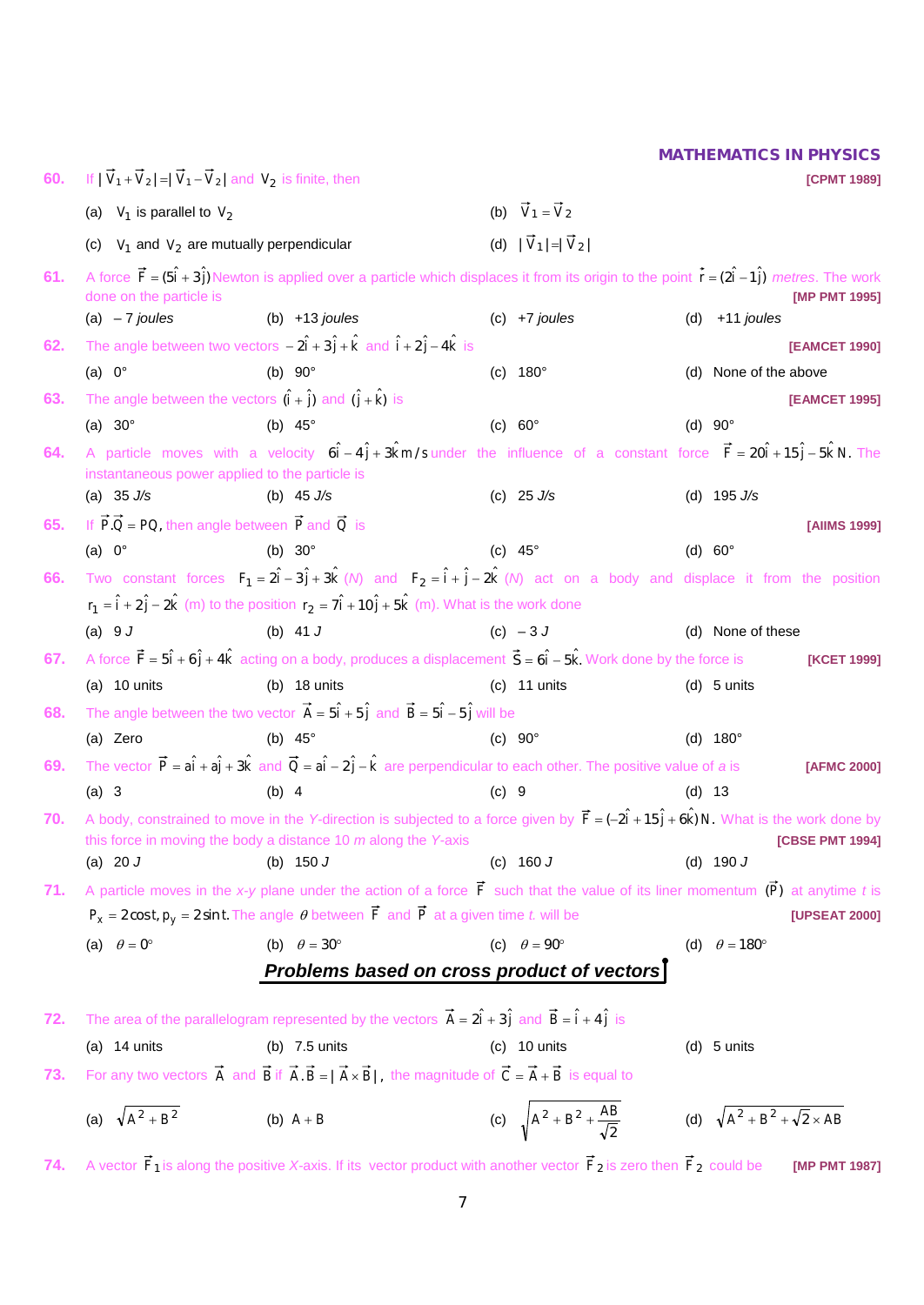|     |                                                                                               |                                                                                                                                                                                                            |                     |                                                        |           | <b>MATHEMATICS IN PHYSICS</b>                       |
|-----|-----------------------------------------------------------------------------------------------|------------------------------------------------------------------------------------------------------------------------------------------------------------------------------------------------------------|---------------------|--------------------------------------------------------|-----------|-----------------------------------------------------|
|     | (a) $4\hat{j}$                                                                                | (b) $-(\hat{i} + \hat{j})$                                                                                                                                                                                 |                     | (c) $(\hat{j} + \hat{k})$                              |           | (d) $(-4i)$                                         |
| 75. | If for two vectors $\vec{A}$ and $\vec{B}$ , $\vec{A} \times \vec{B} = 0$ , the vectors       |                                                                                                                                                                                                            |                     |                                                        |           |                                                     |
|     | (a) Are perpendicular to each other                                                           |                                                                                                                                                                                                            |                     | (b) Are parallel to each other                         |           |                                                     |
|     | (c) Act at an angle of 60°                                                                    |                                                                                                                                                                                                            |                     | (d) Act at an angle of 30°                             |           |                                                     |
| 76. | The angle between vectors $(\vec{A} \times \vec{B})$ and $(\vec{B} \times \vec{A})$ is        |                                                                                                                                                                                                            |                     |                                                        |           |                                                     |
|     | (a) Zero                                                                                      | (b) $\pi$                                                                                                                                                                                                  |                     | (c) $\pi/4$                                            |           | (d) $\pi/2$                                         |
| 77. | What is the angle between $(\vec{P} + \vec{Q})$ and $(\vec{P} \times \vec{Q})$                |                                                                                                                                                                                                            |                     |                                                        |           |                                                     |
|     | (a) 0                                                                                         | (b) $\frac{\pi}{2}$                                                                                                                                                                                        | (c) $\frac{\pi}{4}$ |                                                        | (d) $\pi$ |                                                     |
| 78. |                                                                                               | The resultant of the two vectors having magnitude 2 and 3 is 1. What is their cross product                                                                                                                |                     |                                                        |           |                                                     |
|     | (a) 6                                                                                         | $(b)$ 3                                                                                                                                                                                                    | $(c)$ 1             |                                                        | (d) 0     |                                                     |
| 79. |                                                                                               | Which of the following is the unit vector perpendicular to $\vec{A}$ and $\vec{B}$                                                                                                                         |                     |                                                        |           |                                                     |
|     | (a) $\frac{\hat{A} \times \hat{B}}{\Delta B \sin \theta}$                                     | (b) $\frac{\hat{A} \times \hat{B}}{\Delta B \cos \theta}$                                                                                                                                                  |                     | (c) $\frac{\vec{A} \times \vec{B}}{AB \sin \theta}$    |           | (d) $\frac{\vec{A} \times \vec{B}}{AB \cos \theta}$ |
| 80. |                                                                                               | Let $\vec{A} = \hat{i}A\cos\theta + \hat{j}A\sin\theta$ be any vector. Another vector $\vec{B}$ which is normal to A is                                                                                    |                     |                                                        |           | [BHU 1997]                                          |
|     | (a) $\hat{i} B \cos \theta + \hat{j} B \sin \theta$                                           | (b) $\hat{i} B \sin \theta + j B \cos \theta$                                                                                                                                                              |                     | (c) $\hat{i} B \sin \theta - \hat{j} B \cos \theta$    |           | (d) $\hat{i} B \cos \theta - \hat{j} B \sin \theta$ |
| 81. |                                                                                               | The angle between two vectors given by $6\overline{i} + 6\overline{j} - 3\overline{k}$ and $7\overline{i} + 4\overline{j} + 4\overline{k}$ is                                                              |                     |                                                        |           | [EAMCET (Engg.) 1999]                               |
|     | (a) $\cos^{-1}\left(\frac{1}{\sqrt{3}}\right)$ (b) $\cos^{-1}\left(\frac{5}{\sqrt{3}}\right)$ |                                                                                                                                                                                                            |                     | (c) $\sin^{-1} \left( \frac{2}{\sqrt{3}} \right)$      |           | (d) $\sin^{-1} \left( \frac{\sqrt{5}}{3} \right)$   |
| 82. |                                                                                               | A vector $\overrightarrow{A}$ points vertically upward and $\overrightarrow{B}$ points towards north. The vector product $\overrightarrow{A} \times \overrightarrow{B}$ is                                 |                     |                                                        |           | [UPSEAT 2000]                                       |
|     | (a) Zero                                                                                      | (b) Along west                                                                                                                                                                                             |                     | (c) Along east                                         |           | (d) Vertically downward                             |
| 83. | Angle between the vectors $(\hat{i} + \hat{j})$ and $(\hat{j} - \hat{k})$ is                  |                                                                                                                                                                                                            |                     |                                                        |           |                                                     |
|     | (a) $90^\circ$                                                                                | (b) $0^\circ$                                                                                                                                                                                              | (C)                 | 180 $^{\circ}$                                         |           | (d) $60^\circ$                                      |
|     |                                                                                               | <b>84.</b> Two vectors $P = 2\hat{i} + b\hat{j} + 2\hat{k}$ and $Q = \hat{i} + \hat{j} + \hat{k}$ will be parallel if                                                                                      |                     |                                                        |           |                                                     |
|     | (a) $b = 0$                                                                                   | (b) $b = 1$                                                                                                                                                                                                |                     | (c) $b = 2$                                            |           | (d) $b=-4$                                          |
| 85. | displacement vectors AB and CD are                                                            | The position vectors of points A, B, C and D are $A = 3\hat{i} + 4\hat{j} + 5\hat{k}$ , $B = 4\hat{i} + 5\hat{j} + 6\hat{k}$ , $C = 7\hat{i} + 9\hat{j} + 3\hat{k}$ and $D = 4\hat{i} + 6\hat{j}$ then the |                     |                                                        |           |                                                     |
|     | (a) Perpendicular                                                                             | (b) Parallel                                                                                                                                                                                               |                     | (c) Antiparallel                                       |           | (d) Inclined at an angle of 60°                     |
| 86. |                                                                                               | Which of the following is not true ? If $\vec{A} = 3\hat{i} + 4\hat{j}$ and $\vec{B} = 6\hat{i} + 8\hat{j}$ where A and B are the magnitudes of $\vec{A}$ and $\vec{B}$                                    |                     |                                                        |           |                                                     |
|     | (a) $\vec{A} \times \vec{B} = 0$                                                              | (b) $\frac{A}{R} = \frac{1}{2}$                                                                                                                                                                            |                     | (c) $\overrightarrow{A} \cdot \overrightarrow{B} = 48$ |           | (d) $A = 5$                                         |
| 87. |                                                                                               | If force $(\vec{F}) = 4\hat{i} + 5\hat{j}$ and displacement $(\vec{s}) = 3\hat{i} + 6\hat{k}$ then the work done is                                                                                        |                     |                                                        |           | [Manipal 1995]                                      |
|     | (a) $4 \times 3$                                                                              | (b) $5 \times 6$                                                                                                                                                                                           |                     | (c) $6 \times 3$                                       |           | (d) $4 \times 6$                                    |
| 88. |                                                                                               | If $ \vec{A} \times \vec{B}  =  \vec{A} \cdot \vec{B} $ , then angle between $\vec{A}$ and $\vec{B}$ will be                                                                                               |                     |                                                        |           | [AllMS 2000; Manipal 2000]                          |
|     | (a) $30^\circ$                                                                                | (b) $45^\circ$                                                                                                                                                                                             |                     | (c) $60^\circ$                                         |           | (d) $90^\circ$                                      |
| 89. | In an clockwise system                                                                        |                                                                                                                                                                                                            |                     |                                                        |           | [CPMT 1990]                                         |
|     | (a) $\hat{j} \times \hat{k} = \hat{i}$                                                        | (b) $\hat{i} \cdot \hat{i} = 0$                                                                                                                                                                            |                     | (c) $\hat{j} \times \hat{j} = 1$                       |           | (d) $\hat{k} \cdot \hat{j} = 1$                     |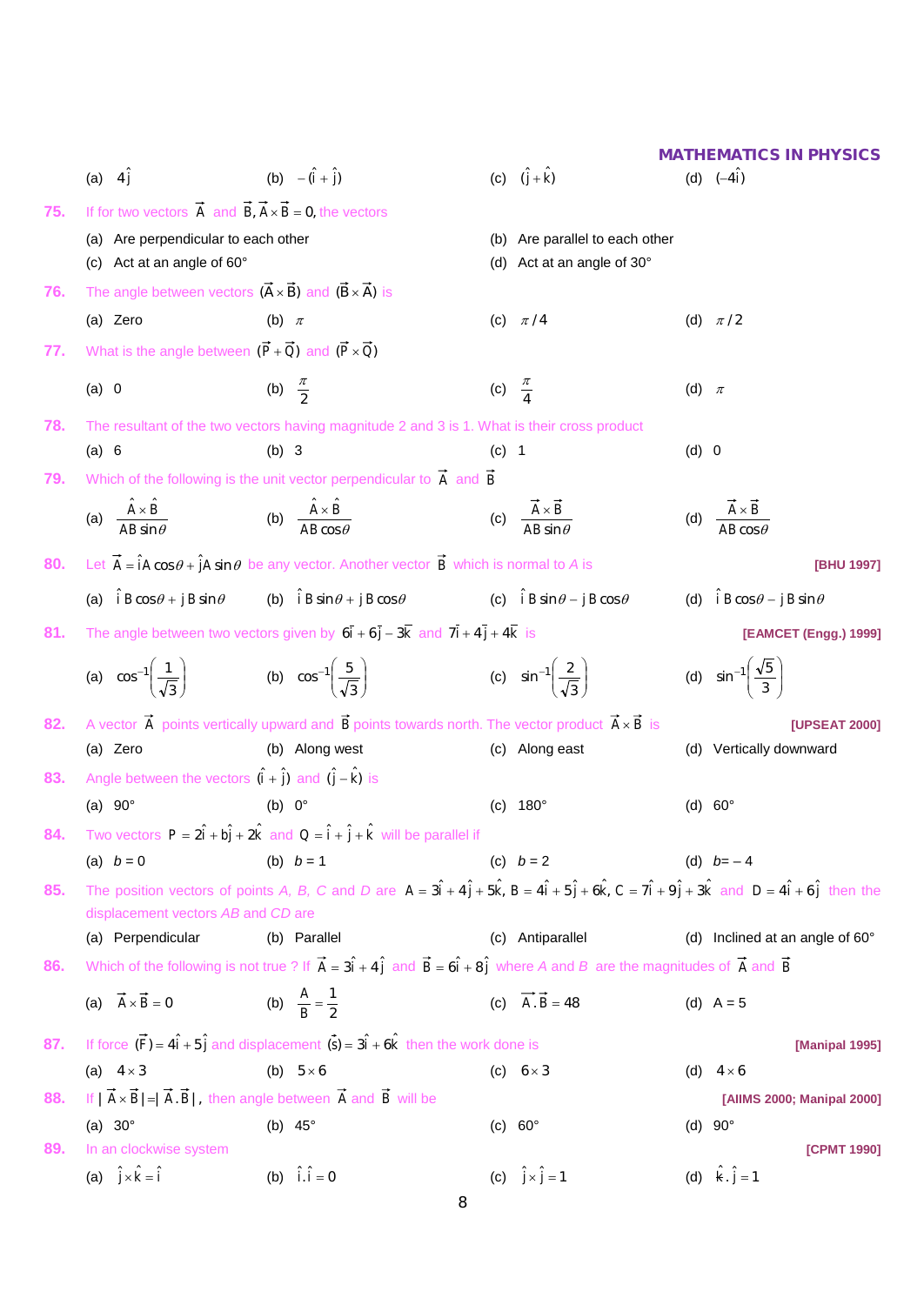| 90. |                                                                  | The linear velocity of a rotating body is given by $\vec{v} = \vec{\omega} \times \vec{r}$ , where $\vec{\omega}$ is the angular velocity and $\vec{r}$ is the radius vector. The<br>angular velocity of a body is $\vec{\omega} = \hat{i} - 2\hat{j} + 2\hat{k}$ and the radius vector $\vec{r} = 4\hat{j} - 3\hat{k}$ , then $ \vec{v} $ is |                                                                 |                                                          |
|-----|------------------------------------------------------------------|-----------------------------------------------------------------------------------------------------------------------------------------------------------------------------------------------------------------------------------------------------------------------------------------------------------------------------------------------|-----------------------------------------------------------------|----------------------------------------------------------|
|     | (a) $\sqrt{29}$ units                                            | (b) $\sqrt{31}$ units                                                                                                                                                                                                                                                                                                                         | (c) $\sqrt{37}$ units                                           | (d) $\sqrt{41}$ units                                    |
| 91. |                                                                  | Three vectors $\vec{a}, \vec{b}$ and $\vec{c}$ satisfy the relation $\vec{a} \cdot \vec{b} = 0$ and $\vec{a} \cdot \vec{c} = 0$ . The vector $\vec{a}$ is parallel to                                                                                                                                                                         |                                                                 | [AIIMS 1996]                                             |
|     | $(a)$ $\vec{b}$                                                  | (b) $\vec{c}$                                                                                                                                                                                                                                                                                                                                 | (c) $\vec{b} \cdot \vec{c}$                                     | (d) $\vec{b} \times \vec{c}$                             |
| 92. |                                                                  | The diagonals of a parallelogram are $2\hat{i}$ and $2\hat{j}$ . What is the area of the parallelogram                                                                                                                                                                                                                                        |                                                                 |                                                          |
|     | (a) $0.5$ units                                                  | (b) $1$ unit                                                                                                                                                                                                                                                                                                                                  | $(c)$ 2 units                                                   | $(d)$ 4 units                                            |
| 93. |                                                                  | What is the unit vector perpendicular to the following vectors $2\hat{i} + 2\hat{j} - \hat{k}$ and $6\hat{i} - 3\hat{j} + 2\hat{k}$                                                                                                                                                                                                           |                                                                 |                                                          |
|     |                                                                  | (a) $\frac{\hat{i} + 10\hat{j} - 18\hat{k}}{5\sqrt{17}}$ (b) $\frac{\hat{i} - 10\hat{j} + 18\hat{k}}{5\sqrt{17}}$                                                                                                                                                                                                                             | (c) $\frac{\hat{i} - 10\hat{j} - 18\hat{k}}{5\sqrt{17}}$        | (d) $\frac{\hat{i} + 10\hat{j} + 18\hat{k}}{5\sqrt{17}}$ |
| 94. |                                                                  | The area of the parallelogram whose sides are represented by the vectors $\hat{j} + 3\hat{k}$ and $\hat{i} + 2\hat{j} - \hat{k}$ is                                                                                                                                                                                                           |                                                                 |                                                          |
|     | (a) $\sqrt{61}$ sq.unit                                          | (b) $\sqrt{59}$ sq.unit                                                                                                                                                                                                                                                                                                                       | (c) $\sqrt{49}$ sq.unit                                         | (d) $\sqrt{52}$ sq.unit                                  |
| 95. |                                                                  | The area of the triangle formed by $2\hat{i} + \hat{j} - \hat{k}$ and $\hat{i} + \hat{j} + \hat{k}$ is                                                                                                                                                                                                                                        |                                                                 |                                                          |
|     | $(a)$ 3 sq.unit                                                  | (b) $2\sqrt{3}$ sq. unit                                                                                                                                                                                                                                                                                                                      | (c) $2\sqrt{14}$ sq. unit                                       | (d) $\frac{\sqrt{14}}{2}$ sq. unit                       |
| 96. |                                                                  | The position of a particle is given by $\vec{r} = (\vec{i} + 2\vec{j} - \vec{k})$ momentum $\vec{P} = (3\vec{i} + 4\vec{j} - 2\vec{k})$ . The angular momentum is perpendicular to                                                                                                                                                            |                                                                 |                                                          |
|     |                                                                  |                                                                                                                                                                                                                                                                                                                                               |                                                                 | [EAMCET (Engg.) 1998]                                    |
|     | (a) $x$ -axis<br>$(c)$ <i>z</i> -axis                            |                                                                                                                                                                                                                                                                                                                                               | (b) $y$ -axis<br>(d) Line at equal angles to all the three axes |                                                          |
| 97. |                                                                  | Two vector A and B have equal magnitudes. Then the vector $A + B$ is perpendicular to                                                                                                                                                                                                                                                         |                                                                 |                                                          |
|     | (a) $A \times B$                                                 | (b) $A - B$                                                                                                                                                                                                                                                                                                                                   | (c) $3A - 3B$                                                   | (d) All of these                                         |
| 98. |                                                                  | Find the torque of a force $\vec{F} = -3\hat{i} + \hat{j} + 5\hat{k}$ acting at the point $\vec{r} = 7\hat{i} + 3\hat{j} + \hat{k}$                                                                                                                                                                                                           |                                                                 | [CPMT 1997]                                              |
|     |                                                                  | (a) $14\hat{i} - 38\hat{j} + 16\hat{k}$ (b) $4\hat{i} + 4\hat{j} + 6\hat{k}$                                                                                                                                                                                                                                                                  | (c) $21\hat{i} + 4\hat{j} + 4\hat{k}$                           | (d) $-14\hat{i} + 34\hat{j} - 16\hat{k}$                 |
| 99. | The value of $(\vec{A} + \vec{B}) \times (\vec{A} - \vec{B})$ is |                                                                                                                                                                                                                                                                                                                                               |                                                                 | <b>[RPET 1991]</b>                                       |
|     | (a) 0                                                            | (b) $A^2 - B^2$                                                                                                                                                                                                                                                                                                                               | (c) $\vec{B} \times \vec{A}$                                    | (d) $2(\vec{B} \times \vec{A})$                          |
|     |                                                                  | <b>100.</b> A particle of mass $m = 5$ is moving with a uniform speed $v = 3\sqrt{2}$ in the XOY plane along the line $Y = X + 4$ . The magnitude of<br>the angular momentum of the particle about the origin is                                                                                                                              |                                                                 | [CBSE PMT 1990]                                          |
|     | (a) $60$ units                                                   | (b) $40\sqrt{2}$ units                                                                                                                                                                                                                                                                                                                        | (c) Zero                                                        | (d) $7.5$ units                                          |
|     |                                                                  |                                                                                                                                                                                                                                                                                                                                               | Problems based on Lami's theorem                                |                                                          |

**101.** *P*, Q and *R* are three coplanar forces acting at a point and are in equilibrium. Given  $P = 1.9318$  *kg wt,*  $\sin \theta_1 = 0.9659$ , the value of *R* is ( in *kg wt*) **[CET 1998]**

(a) 0.9659 (b) 2 (c) 1 (d)  $\frac{1}{2}$ 

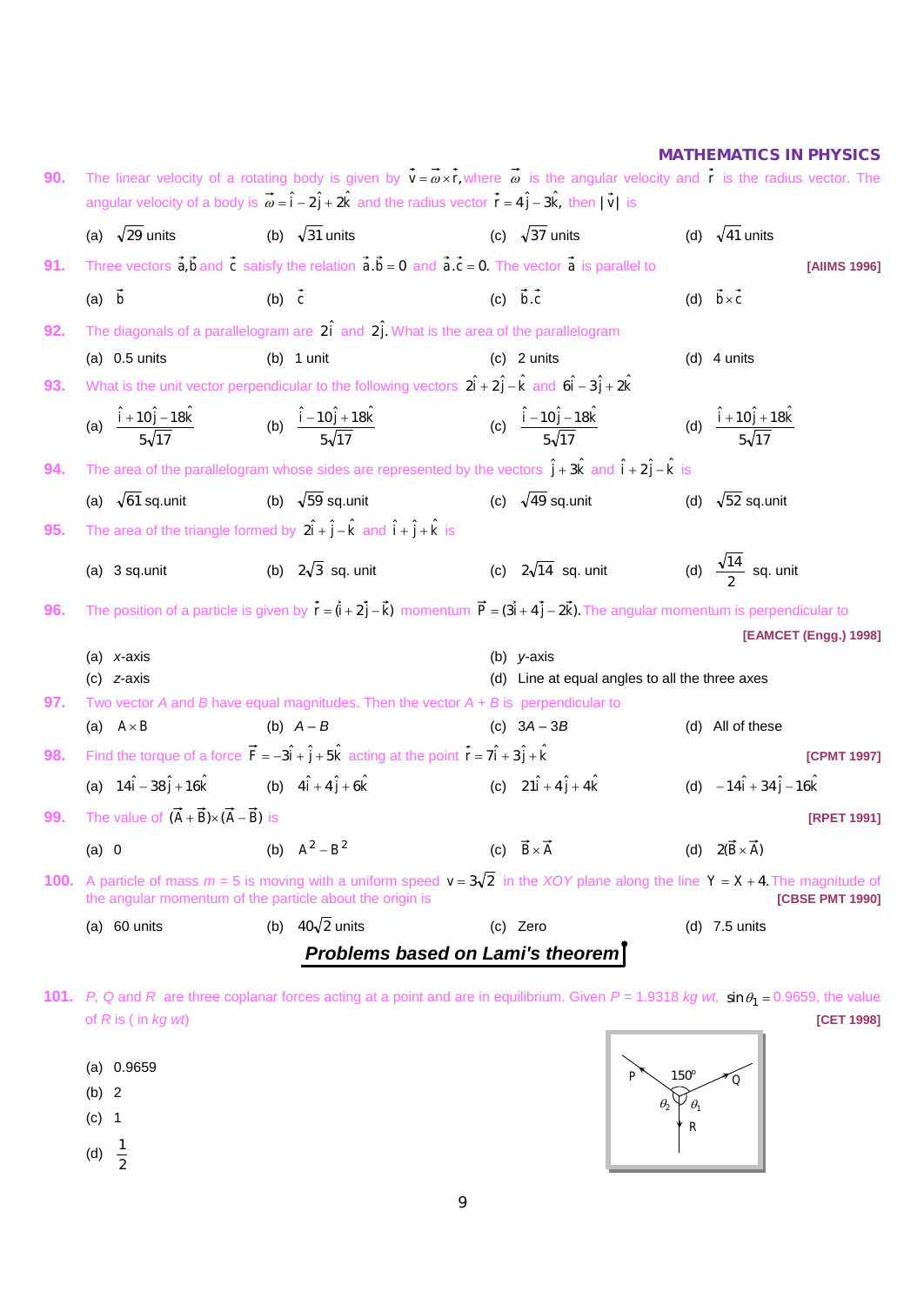**102.** A body is in equilibrium under the action the action of three coplanar forces *P, Q* and *R* as shown in the figure. Select the correct statement **[AFMC 1994]**

| (a)<br>$\sin \beta$<br>$\sin \gamma$<br>$\sin \alpha$     |                   |                                                                                                                                    |                   |              |
|-----------------------------------------------------------|-------------------|------------------------------------------------------------------------------------------------------------------------------------|-------------------|--------------|
| (b)<br>$\cos \beta$<br>$\cos \gamma$<br>$\cos \alpha$     |                   |                                                                                                                                    | Q<br>α            |              |
| R<br>(c)<br>$\tan \beta$<br>tan $\gamma$<br>$\tan \alpha$ |                   |                                                                                                                                    | R                 |              |
| (d)<br>$\sin \alpha$<br>$\sin \gamma$<br>$\sin \beta$     |                   |                                                                                                                                    |                   |              |
|                                                           | $\cdots$ $\cdots$ | 103. If a body is in equilibrium under a set of non-collinear forces, then the minimum number of forces has to be<br>$\sim$ $\sim$ | $\cdots$ $\cdots$ | [AIIMS 2000] |

| (a) Four | (b) Three                                                                                                | (c) Two | (d) Five |
|----------|----------------------------------------------------------------------------------------------------------|---------|----------|
|          | 104. How many minimum number of non-zero vectors in different planes can be added to give zero resultant |         |          |

(a) 2 (b) 3 (c) 4 (d) 5

- **105.** A metal sphere is hung by a string fixed to a wall. The sphere is pushed away from the wall by a stick. The forces acting on the sphere are shown in the second diagram. Which of the following statements is wrong
	- (a)  $P = W \tan \theta$
	- (b)  $\vec{T} + \vec{P} + \vec{W} = 0$
	- (c)  $T^2 = P^2 + W^2$
	- (d)  $T = P + W$

**106.** As shown in figure the tension in the horizontal cord is 30 *N*. The weight *W* and tension in the string *OA* in Newton are **[DPMT 1992]**

- (a)  $30\sqrt{3}$ , 30
- (b) 30 $\sqrt{3}$ , 60
- (c) 60 $\sqrt{3}$ , 30
- (d) None of these



*P* 

*W* 

θ

θ

## *Problems based on relative velocity*

**107.** A 150 m long train is moving to north at a speed of 10 m/s. A parrot flying towards south with a speed of 5 m/s crosses the train. The time taken by the parrot the cross to train would be: *CBSE PMT 1992 CBSE PMT 1992* 

| (a) 30 s<br>(b) $15 s$<br>(d) $10 s$<br>(c) 8s |  |
|------------------------------------------------|--|
|------------------------------------------------|--|

**108.** A swimmer can swim in still water with speed υ and the river is flowing with velocity *v*/2. To cross the river in shortest time, he should swim making angle  $\theta$  with the upstream. What is the ratio of the time taken to swim across the shortest time to that is swimming across over shortest distance

|  | (a) $\cos\,\theta$ | (b) sin $\theta$ | (c) tan $\theta$ |  | (d) cot $\theta$ |  |
|--|--------------------|------------------|------------------|--|------------------|--|
|--|--------------------|------------------|------------------|--|------------------|--|

**109.** The speed of a boat is 5 *km*/*h* in still water. It crosses a river of width 1 *km* along the shortest possible path in 15 minutes. The velocity of the river water is **[CBSE PMT 1998]**